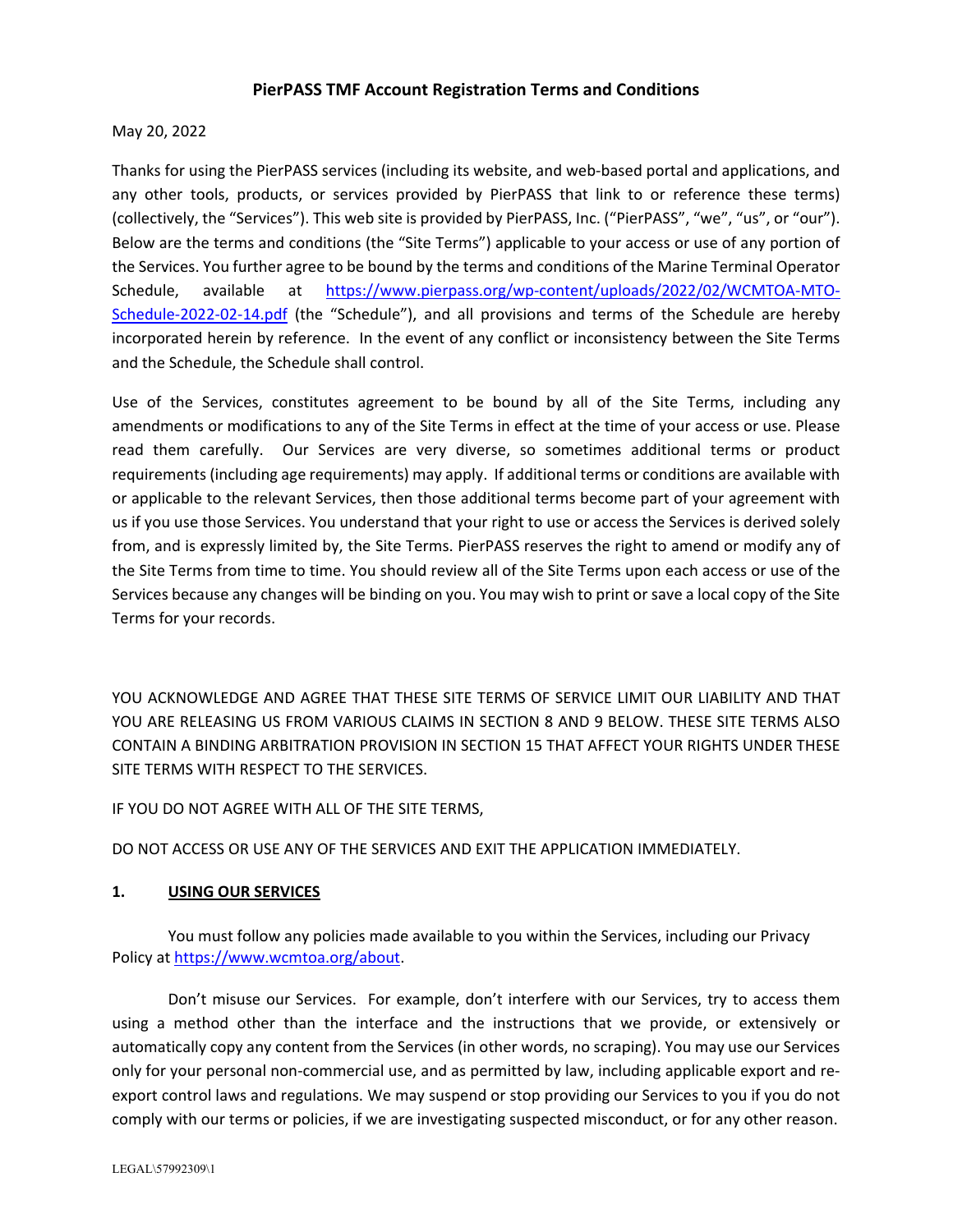#### **2. SERVICES CONTENT AND INTELLECTUAL PROPERTY RIGHTS**

The Services contain information, communications, software, photos, text, video, graphics, music, sounds, images, and other material and services (the "Content") which are or may contain proprietary information owned, controlled or licensed by or to PierPASS. The Services and its Contents are furnished to you by PierPASS and are intended for your personal and lawful use in conformity with the Site Terms. You may not use Content, except as permitted in these Site Terms, by its owner, or as otherwise permitted by law. All rights, title and interests are exclusively reserved to PierPASS. These Site Terms do not grant you the right to use any branding or logos used in our Services, including the PierPASS name and logo. Don't remove, obscure, or alter any legal notices displayed in or along with our Services.

You acknowledge and agree that the Contents are protected by copyright, trademark and other intellectual property laws, that these rights are valid and protected in all media now existing or later developed, and that your access or use of any Content shall be governed and constrained by applicable copyright, trademark and other intellectual property laws. Further, you shall abide by all additional copyright or other notices, information or restrictions appearing in conjunction with any Content accessed on or through the Services.

Our Services may display some Content that is not our own. For example, Content belonging to our advertisers, other third parties, you, or other users (collectively, "Third Party Content"). We are not responsible for, and you waive all of our liability with respect to, Third Party Content. Third Party Content is the sole responsibility of the individual or entity that makes it available to you via the Services. We may review Third Party Content to determine whether it is illegal or violates our policies, and we may remove or refuse to display Third Party Content that we believe violates our policies or the law. But we do not generally review content beforehand, and we are not obligated to do so.

The Services and its Content are protected by copyright as a collective work and/or compilation pursuant to United States copyright laws, international conventions and other copyright laws. Except as expressly set forth in the Site Terms, you may not modify, adapt, translate, exhibit, publish, transmit, participate in the transfer orsale of, reproduce, create derivative worksfrom, distribute, perform, display, reverse engineer, decompile or dissemble, or in any way exploit, any of the Content, software, materials or Services in whole or in part. You may download one copy of the Content (to which you have access) for your personal, noncommercial use only, but not for the purpose of or in connection with reproducing or posting the Content anywhere on the Internet or elsewhere, provided that you maintain all copyright and other notices contained in such Content. Except as permitted under the Site Terms, copying or storing of any Content for other than personal, noncommercial use is expressly prohibited without the prior written permission from PierPASS (or the copyright holder identified in the Content's copyright or other proprietary notices). No download, copying or storing of any Content confers, conveys or otherwise transfers to you any ownership right, title or interest in or to any Content.

In connection with your use of the Services, we may send you service announcements, administrative messages, and other information. You may opt out of our marketing emails by clicking on the "unsubscribe" link in marketing e-mails. Please be aware that there may be a brief period before we are able to process your opt‐out.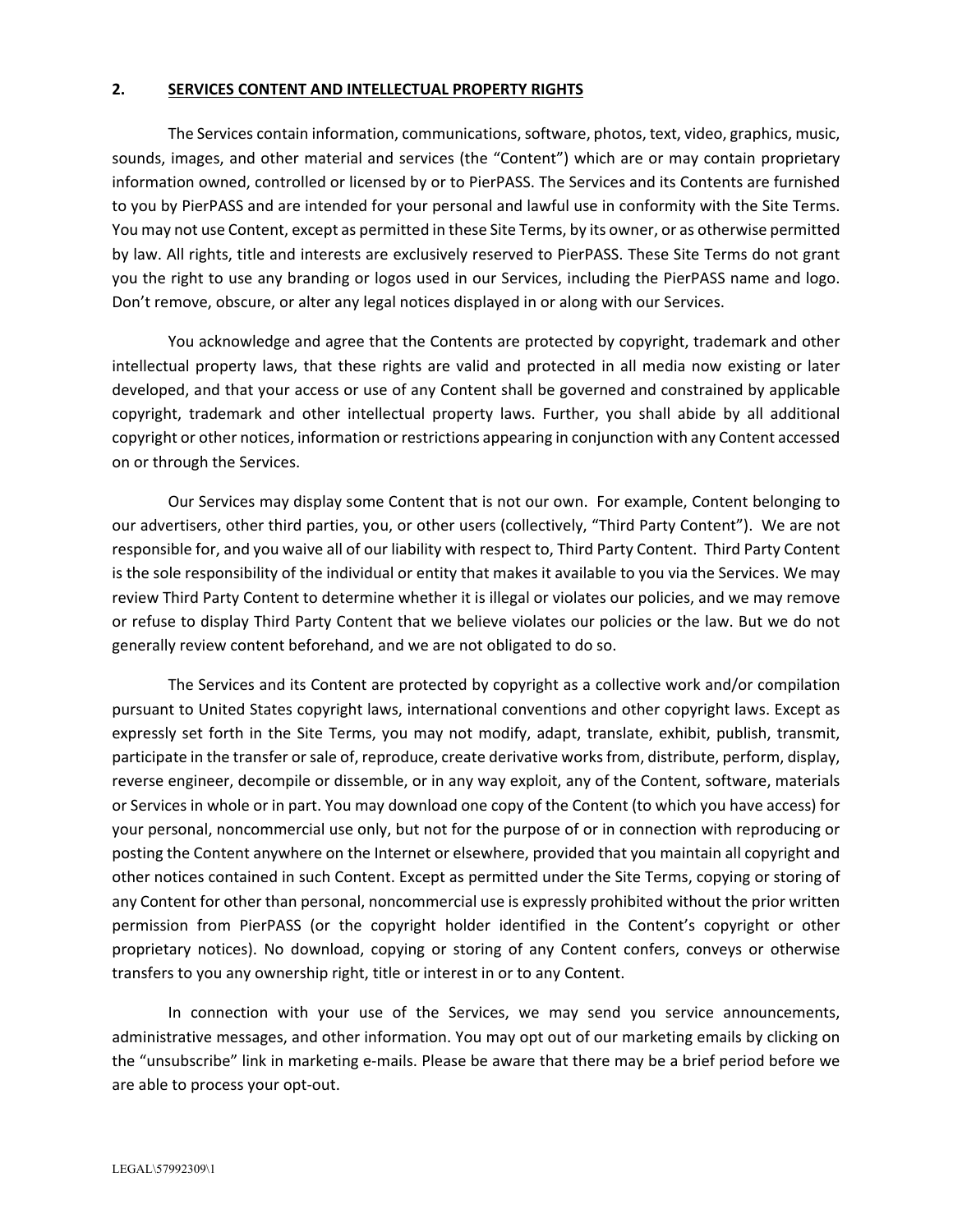Some of our Services are available on mobile devices or may utilize SMS/iMessage, which may cause you to incur SMS or data charges with your wireless provider. Please be aware that we have no control over these charges, and if you do not wish to be charged, you should stop using the mobile or SMS/iMessage features (as applicable).

#### **3. YOUR PIERPASS ACCOUNT**

You may need an account in order to use the Services. If you create your own account, you agree that all registration information you give us will be accurate and current. If your account has been assigned to you by an administrator, such as your employer, different or additional terms may apply and your administrator may be able to access or disable your account. You will timely notify us of any changes to any of the foregoing information. You are responsible for controlling access to any PCs, mobile devices, or other end points that you allow to store your Services password, or on which you enable a "Remember Me" orsimilar functionality ("Activated Device"). Accordingly, you agree that you will be solely responsible for all activities that occur under your Services accounts, including the activities of any individual with whom you share your Services account or an Activated Device.

To protect your account, keep your password confidential. You are responsible for the activity that happens on or through your account. If you learn of any unauthorized use of your password, please contact us at PierPASS.offpeak‐tmf@PierPASS.net.

You understand and agree that, in the course of providing you with customer support related to the Services and the maintenance of your account, PierPASS and its service providers may access your account in order to address customer support requests and related issues. By using the Services and accepting these Terms, you consent to such access to your account.

### **4. PAYMENT**

You agree to pay all amounts owed to us for the Services under any terms, policies or other written or electronic agreements we may have in place (the "Fee"). You can pay the Fee by logging into the Services with your account information. You understand and agree that your ability to avail yourself of PierPASS's Services, as well as your ability to authorize vehicles to enter the Ports of Los Angeles and Long Beach, is contingent on your full and timely payment of all Fees due, and, in the event all Fees due are not timely paid, PierPASS expressly reserves the right to suspend or terminate the provision of the Services to you, as well as your ability to authorize vehicle entries on your behalf.

Certain users may, in PierPASS'ssole discretion, be eligible for a credit account ("Credit Account"). In a Credit Account, we will provide you with a monthly invoice for the Fees and you shall pay the fees within the time period specified on such invoice, but in no event in more than thirty (30) days of the invoice date. To be eligible for a Credit Account, you are required to pass a credit check. If you choose to have a Credit Account, you consent to the performance of a credit check by our service providers. You acknowledge and agree that your ability to have a Credit Account is contingent upon your passing of a credit check. PierPASS may suspend or terminate your Credit Account for any or no reason, in PierPASS's sole discretion. In the event your Credit Account is terminated, you will be required to pay Fees in advance.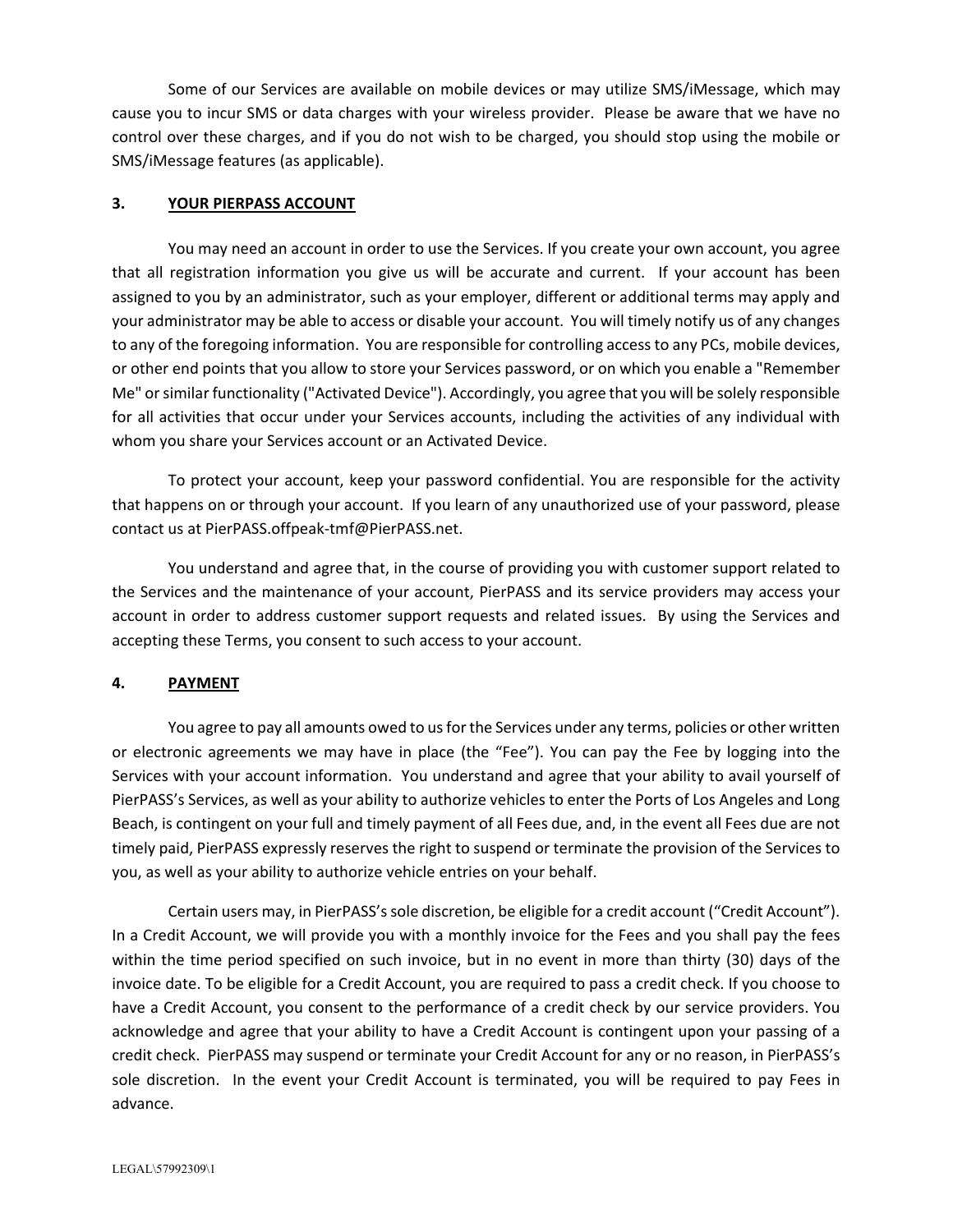We may require you to maintain valid credit card or other payment account information with us in order to receive the Services, and if so, you hereby authorize us to charge your credit card or other payment account for the Services. Your right to purchase products through the Services and to enter through the Ports is conditioned upon our receipt of payment in accordance with these Site Terms. If a payment cannot be charged to your credit card or if a charge is canceled for any reason, or if you fail to maintain valid, up‐to‐date payment information or to keep your payments current, we reserve the right to immediately either suspend or terminate your access and account immediately without notice, thereby terminating these Site Terms. Any failure to maintain valid, up-to-date payment information with us or to keep your payments current will constitute a material breach of these terms, for which we may suspend or terminate your accessto the Servicesimmediately without notice. Interest will be charged on all unpaid delinquent amounts at the rate of 1.5% per month or the highest rate permitted by applicable law, whichever is lesser. You agree to reimburse us for all collection agency fees, attorneys' fees and other costs we may incur to collect delinquent amounts you owe to us.

### **5. APPROPRIATE ACCESS OR USE**

You shall not access or use any of the Services or Content for any purpose other than a lawful and legitimate purpose as intended by PierPASS. Examples of prohibited access or use of the Services or Content include, but are not limited to, access or use that may directly or indirectly: (i) manipulate or alter any transaction; (ii) unauthorized alteration of any materials, data or information provided by or to another user of the Services; (iii) solicit other people's login information, credit card numbers, or other sensitive information; (iv) violate, plagiarize or infringe upon the rights of any third party, including, without limitation, copyright, trademark, privacy or publicity, contract or other personal or proprietary rights; (v) introduce to the Services any unlawful, libelous, threatening, defamatory, untrue, malicious, fraudulent, harassing, pornographic or offensive material, or material irrelevant to the legitimate access or use of the Services, or content that is hate speech or incites violence or contains nudity, graphic or gratuitous violence; (vi) submit excessive or unsolicited commercial messages or spam any users; (vi) constitute false or misleading indications of origin or statements of fact; (vii) harass, bully, slander, libel or defame any person, entity or other users; (viii) cause injury of any kind to any person or entity; (ix) result in the sale or purchase of stolen property, counterfeit items, contraband, controlled substances or any other material which may be unlawful; (x) introduce to the Services any viruses, worms or other programming routines which may disrupt or interfere with the operation of the Services; (xi) insert links to other Internet sites; (xii) promote any unlawful activity or purpose, including, without limitation, any activity that may result in criminal or civil liability; and/or (xiii) violate any applicable laws, rules, regulations or other governmental regulations, or a third party's rights. You will take reasonable steps to ensure against the introduction of any virus, worms or other programming routines which may disrupt or interfere with the operation of the Services. You will be responsible for the accuracy and completeness of all materials, data and information you transmit through or place on the Services.

### **6. ABOUT SOFTWARE IN OUR SERVICES**

You may be required to download software (such as a mobile or desktop app) to use the Services or certain features of the Services, and the Services may enable you to access software running on our (or our vendors') servers (collectively, "Software"). You agree that we retain the ownership of all rights, title,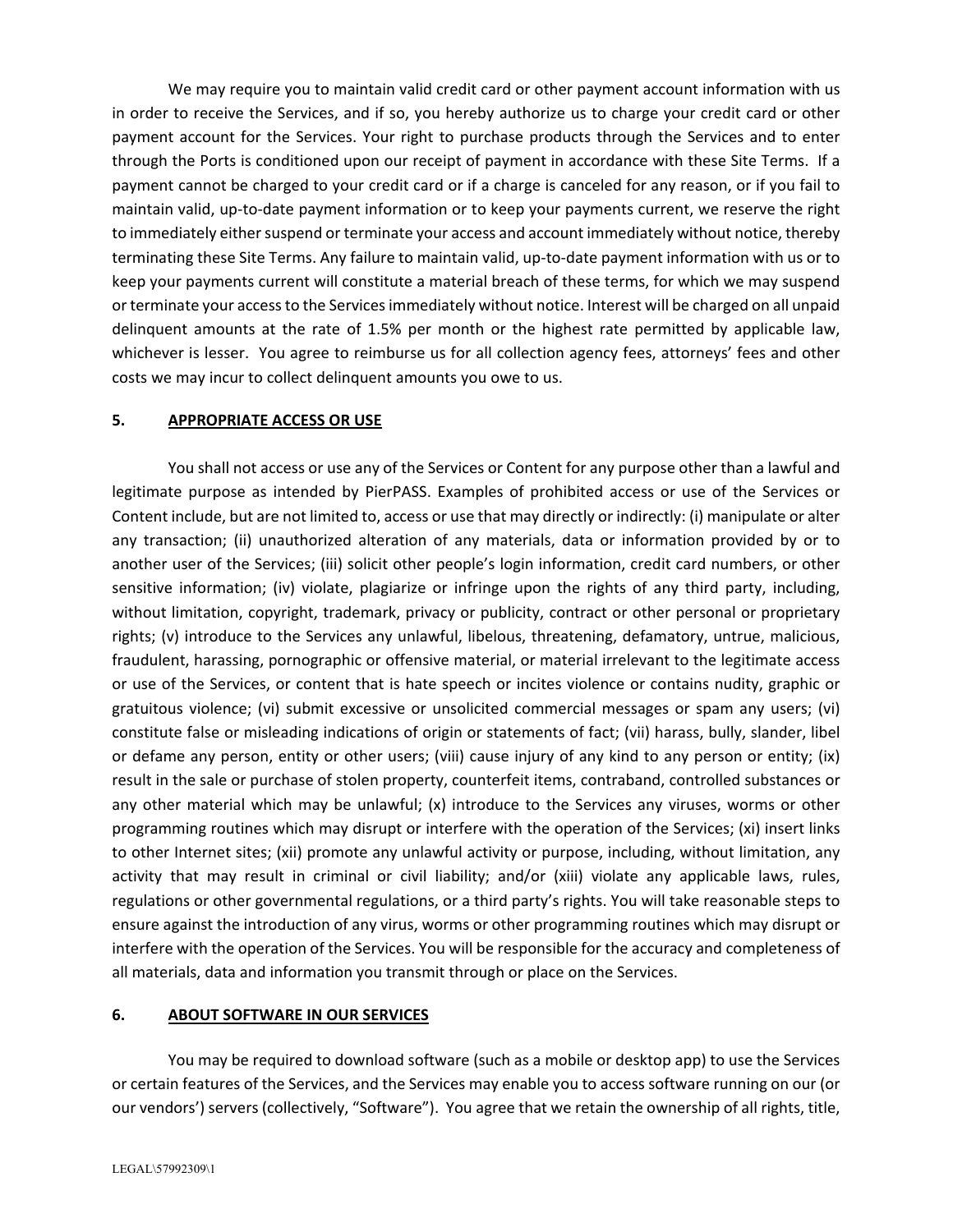and interest in and to the Software. Certain Software may update automatically on your device once a new version or feature is available, and you consent to such automatic updating.

PierPASS gives you a personal, non‐commercial, worldwide, royalty‐free, non‐assignable, and non‐exclusive license to use the Software to access the Services. This license is for the sole purpose of enabling you to use and enjoy the benefit of the Services as provided by us, in the manner permitted by these Site Terms. You may not copy, modify, distribute, sell, or lease any part of our Services or Software, nor may you reverse engineer or attempt to extract the source code of the Services or Software, unless laws prohibit those restrictions or you have our written permission.

There may be software programs contained within certain Software that have been licensed to us by third parties. The term "Software" as used herein shall refer to this third-party software except where the term "Software" is used in the context of our ownership. The same terms and conditions, including all limitations and restrictions, set forth in these Site Terms apply to each third-party software program contained in the Software. You acknowledge and agree that any third‐party components are owned by their applicable licensors. We do not make any representations or warranties about the operation or availability of such third-party software. Neither we, nor our licensors, shall be liable for any unavailability or removal of such third‐party software. We are not responsible for any communications to or from such licensors, or for the collection or use of information by such licensors. You consent to the communications enabled and/or performed by such third-party software, including automatic updating of the third-party software without further notice. You agree that such third‐party software licensors are intended third‐ party beneficiaries under these Site Terms.

### **7. MODIFYING AND TERMINATING OUR SERVICES**

We are constantly changing and improving our Services. We may add or remove functionalities or features, and we may suspend or stop a Service altogether, at any time, without any notice or liability.

You can stop using our Services at any time, although we'll be sorry to see you go. We may also stop providing Services to you, or add or create new limits to our Services, at any time.

### **8. DISCLAIMERS AND WAIVERS**

Access or use of any of the Services or its Content is voluntary and at your own risk. Reliance on the Services and its Contents should only be undertaken after independent review of its accuracy, completeness, efficacy and timeliness. Reference to any specific commercial product, content provider, process, or service by trade name, trademark, service mark, manufacturer, or otherwise does not constitute or imply endorsement, recommendation or favoring by PierPASS.

PierPASS neither represents nor endorses the accuracy or reliability of any Content, material, advice, opinion, statement, data or other information displayed, uploaded or distributed on or through the Services by any person or entity. PierPASS assumes no responsibility for consequences resulting from the access or use of the information or Services, or in any respect for the content of such information, including, without limitation, errors or omissions, the accuracy or reasonableness of assumptions or conclusions, the defamatory nature of statements, ownership of copyright or other intellectual property rights, and the violation of property, privacy or personal rights of others.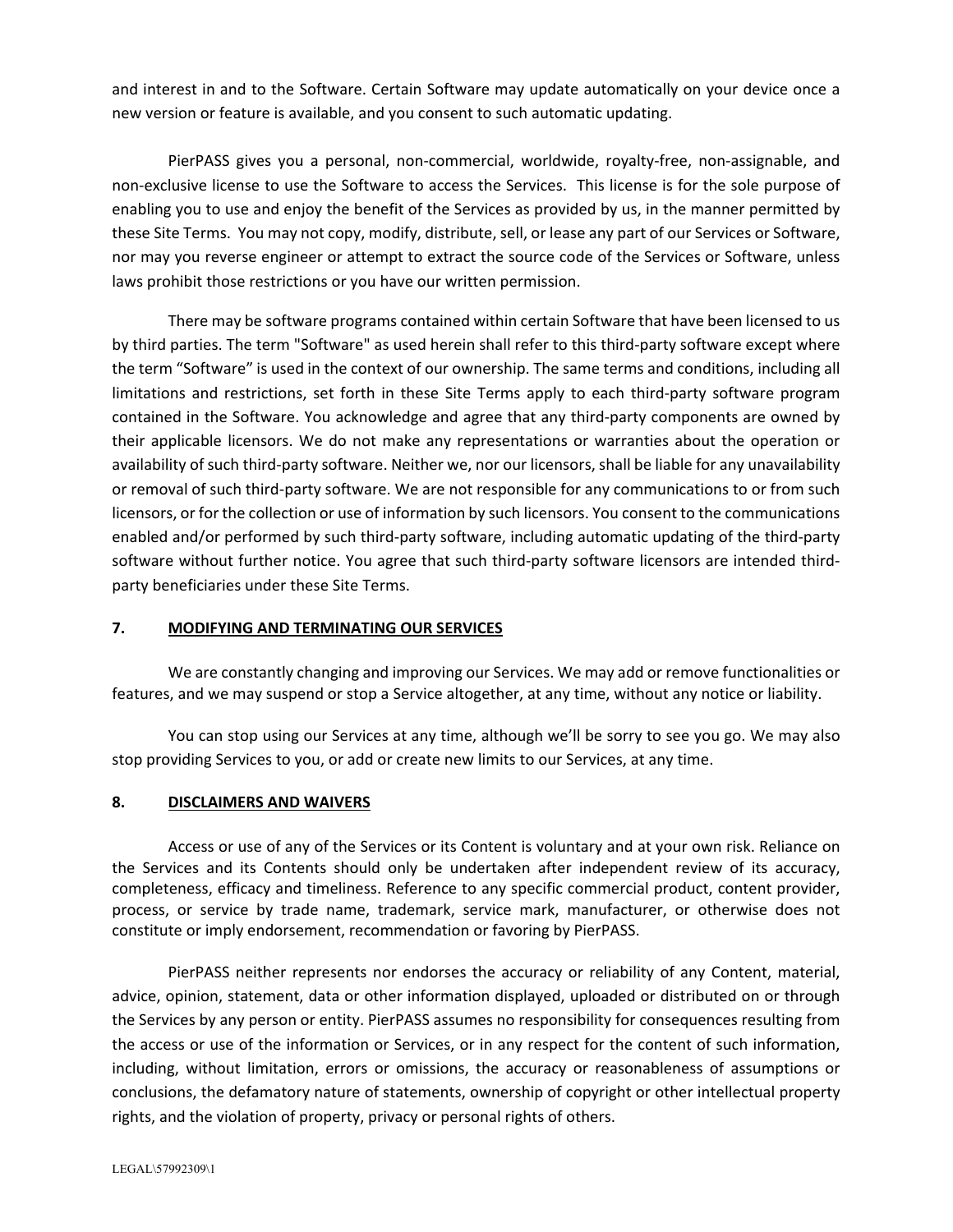Difficulties with hardware, software and equipment and services supplied by others may result in service interruption or downtime. Further, it is possible that some or all of the Services or Content may be corrupted and unusable due to the presence of "bugs" in software, viruses or other causes beyond the reasonable control of PierPASS. In no event will PierPASS be liable to you or other persons for any claim, suit, demand, controversy, dispute, liability, loss, expense, costs and/or damage (collectively, "Claim") that may result from any period of service interruption or downtime suffered by the Services.

In connection with each transaction and proposed transaction through access or use of any of the Services or any Services-related services, you acknowledge and agree that: (i) PierPASS has provided the Services to serve only as a medium to facilitate the initiation of a commercial transaction between or among parties other than PierPASS; (ii) each transaction and proposed transaction shall be directly between or among parties other than PierPASS; (iii) PierPASS is not and shall not be a party to any transaction; (iv) PierPASS does not purport to owe any fiduciary duty to any party or to have any special relationship with any party; (v) PierPASS may or may not be a manufacturer, distributor or seller of any goods or services in any transaction, therefore registered users do so with knowledge accordingly (vi) the parties (other than PierPASS) are responsible for determining and ensuring that all transactions comply with applicable law, including, without limitation, payment of applicable taxes; and (vii) PierPASS may or may not have control over any transaction, therefore, registered users agree that they will proceed under the assumption that PierPASS does not.

THE SERVICES AND ALL CONTENT PROVIDED BY PIERPASS OR THIRD PARTIES ON OR THOUGH THE SERVICES ARE PROVIDED "AS‐IS". OTHER THAN AS EXPRESSLY SET OUT IN THESE SITE TERMS, NEITHER PIERPASS NOR ITS LICENSORS, SUPPLIERS, ADVERTISERS, OR DISTRIBUTORS MAKES ANY WARRANTIES, EXPRESS OR IMPLIED, AS TO THE MERCHANTABILITY, FITNESS FOR A PARTICULAR USE OR PURPOSE, TITLE, NON‐INFRINGEMENT, OR ANY OTHER WARRANTY, CONDITION, GUARANTY OR REPRESENTATION, WHETHER ORAL, WRITTEN OR IN ELECTRONIC FORM, INCLUDING, WITHOUT LIMITATION, THE ACCURACY OR USEFULNESS OF ANY OF THE SERVICES OR CONTENT, OR ANY SPECIFIC PROMISES ABOUT THE SERVICES. FOR EXAMPLE, WE DON'T MAKE ANY COMMITMENTS ABOUT THE CONTENT WITHIN THE SERVICES, THE SPECIFIC FUNCTIONS OF THE SERVICES, OR THE RELIABILITY OR AVAILABILITY OF THE SERVICES, OR THE ABILITY OF THE SERVICES TO MEET YOUR NEEDS. WE ALSO DO NOT MAKE ANY WARRANTIES OR COMMITMENT RELATING TO NON‐INFRINGEMENT, FREEDOM FROM VIRUSES OR OTHER HARMFUL CODE, OR ERROR‐FREE OR UNINTERRUPTED OPERATIONS IN CONNECTION WITH THE SERVICES.

SOME JURISDICTIONS PROVIDE FOR CERTAIN WARRANTIES, LIKE THE IMPLIED WARRANTY OF MERCHANTABILITY, FITNESS FOR A PARTICULAR PURPOSE AND NON‐INFRINGEMENT. TO THE EXTENT PERMITTED BY LAW, WE DISCLAIM ALL WARRANTIES.

PIERPASS WILL USE THE SERVICES TO SEND PROMOTIONAL MESSAGES, USER INFORMATION, PRESS RELEASES, SERVICE UPDATES, TECHNICAL INFORMATION, OR ANY OTHER INFORMATION PIERPASS DETERMINES FOR PIERPASS OR THOSE PIERPASS HAS DETERMINED SUCH MESSAGES CAN AND MAY BE SENT TO ANY AND ALL WHO HAVE AGREEED TO THESE SITE TERMS. RECIPIENTS OF THE MESSAGES ARE NOT LIMITED TO THE ACCOUNT ADMINISTRATOR BUT TO ANY AND ALL ADMINISTRATOR ASSIGNED SUBUSERS.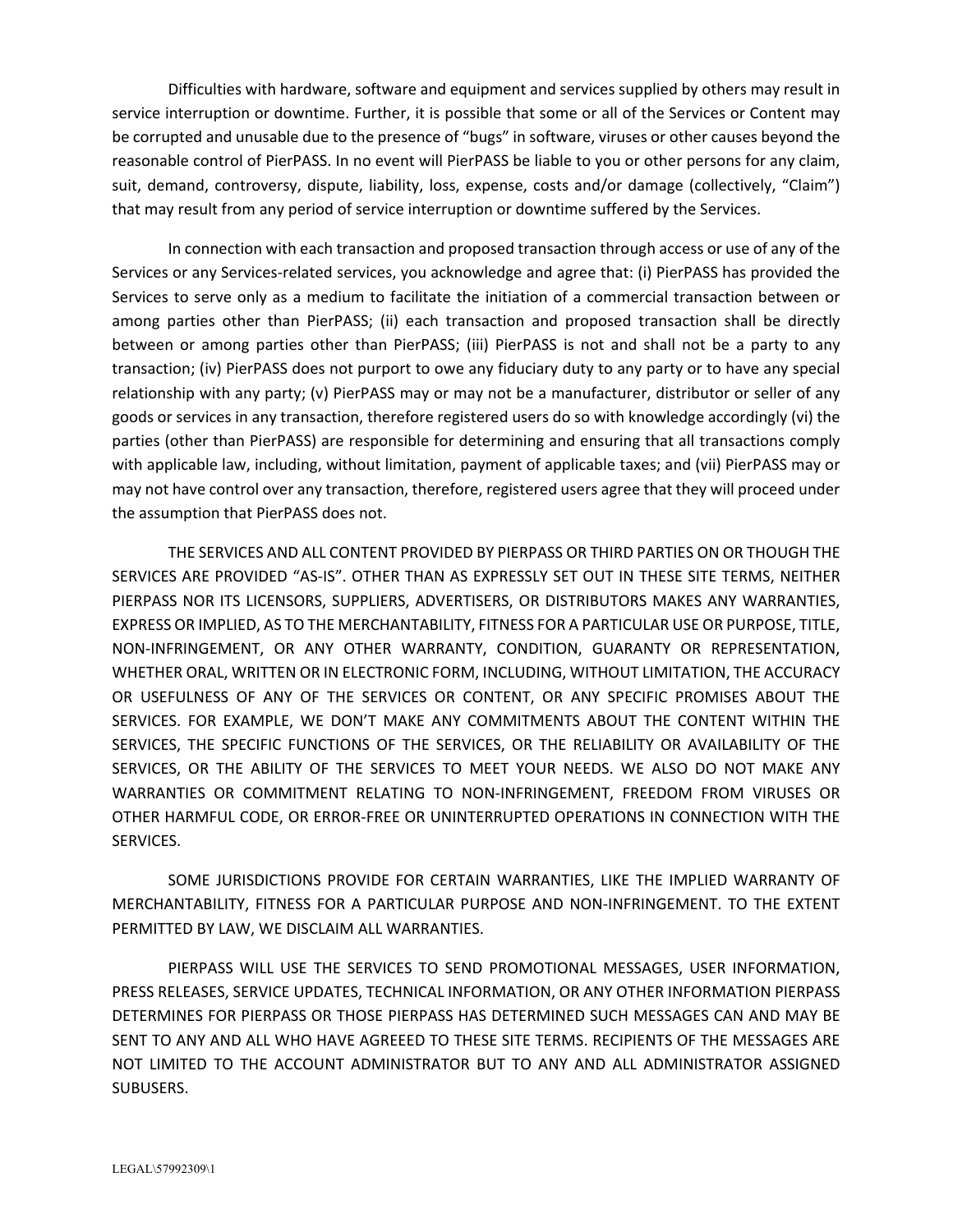IN NO EVENT SHALL PIERPASS OR ANY OF ITS AFFILIATES OR ANY OF THEIR DIRECTORS, OFFICERS, EMPLOYEES, OWNERS, MEMBERS, ATTORNEYS, CONSULTANTS, AGENTS, REPRESENTATIVES, INFORMATION PROVIDERS, LICENSORS, LICENSEES OR INVESTORS, OR ANY OF THEIR AFFILIATES, BE LIABLE OR OTHERWISE RESPONSIBLE, INDEPENDENTLY, JOINTLY OR SEVERALLY, TO YOU OR ANY PERSON FOR ANY CLAIM, REGARDLESS OF THE NATURE OF THE CLAIM AND EVEN IF PIERPASS HAS BEEN ADVISED OF THE POSSIBILITY OF SUCH CLAIM, (I) FOR DIRECT OR INDIRECT, CONSEQUENTIAL, SPECIAL, PUNITIVE AND/OR EXEMPLARY DAMAGE, (II) INCURRED IN CONNECTION WITH ACCESS OR USE OF ANY OF THE SERVICES OR CONTENT, OR (III) CAUSED BY, DUE TO OR RELATED TO ANY INTERRUPTION, DELETION OF FILES, ERROR, OMISSION, DEFECT AND/OR DELAY IN PERFORMANCE.

YOU AND YOUR HEIRS, SUCCESSORS, AND ASSIGNS HEREBY FOREVER WAIVE, IRREVOCABLY RELEASE, DISCHARGE, AND HOLD HARMLESS US, OUR AFFILIATES, AND OUR AND THEIR SUCCESSORS AND ASSIGNS, AND OUR AND THEIR OFFICERS, DIRECTORS, EMPLOYEES, AND AGENTS (COLLECTIVELY, "RELEASED PARTIES") FROM, AND AGREE NOT TO SUE ANY RELEASED PARTY FOR, ANY AND ALL CLAIMS, AND RIGHTS THAT YOU MAY HAVE AGAINST ANY RELEASED PARTY WHETHER EXISTING NOW OR IN THE FUTURE, WHETHER KNOWN OR UNKNOWN, ARISING OUT OF OR IN CONNECTION WITH YOUR OR A THIRD PARTY'S CONDUCT RELATED TO USE OR ACCESS OF ANY OF THE SERVICES OR CONTENT. YOU UNDERSTAND AND ACKNOWLEDGE THAT THE FOREGOING SENTENCE RELEASES AND DISCHARGES ALL LIABILITIES, WHETHER OR NOT THEY ARE CURRENTLY KNOWN TO YOU, AND YOU WAIVE YOUR RIGHTS UNDER CALIFORNIA CIVIL CODE SECTION 1542. YOU UNDERSTAND THE MEANING OF CALIFORNIA CIVIL CODE SECTION 1542, WHICH READS AS FOLLOWS: "A GENERAL RELEASE DOES NOT EXTEND TO CLAIMS WHICH THE CREDITOR DOES NOT KNOW OR SUSPECT TO EXIST IN HIS FAVOR AT THE TIME OF EXECUTING THE RELEASE, WHICH IF KNOWN BY HIM MUST HAVE MATERIALLY AFFECTED HIS SETTLEMENT WITH THE DEBTOR." BY AGREEING TO THESE SITE TERMS AND THIS WAIVER, YOU ASSUME ALL RISK ARISING FROM YET UNKNOWN CLAIMS.

# **9. LIABILITY FOR OUR SERVICES**

TO THE EXTENT NOT PROHIBITED BY LAW, IN NO EVENT SHALL PIERPASS OR ANY OF ITS AFFILIATES OR ANY OF THEIR DIRECTORS, OFFICERS, EMPLOYEES, OWNERS, MEMBERS, ATTORNEYS, CONSULTANTS, AGENTS, REPRESENTATIVES, INFORMATION PROVIDERS, LICENSORS, LICENSEES OR INVESTORS, OR ANY OF THEIR AFFILIATES, BE LIABLE OR OTHERWISE RESPONSIBLE, INDEPENDENTLY, JOINTLY OR SEVERALLY, TO YOU OR ANY PERSON FOR ANY CLAIM, REGARDLESS OF THE NATURE OF THE CLAIM AND EVEN IF PIERPASS HAS BEEN ADVISED OF THE POSSIBILITY OF SUCH CLAIM, (I) FOR LOST PROFITS, REVENUES, OR DATA, FINANCIAL LOSSES, OR DIRECT OR INDIRECT, CONSEQUENTIAL, SPECIAL, PUNITIVE AND/OR EXEMPLARY DAMAGE, (II) INCURRED IN CONNECTION WITH ACCESS OR USE OF ANY OF THE SERVICES OR CONTENT, OR (III) CAUSED BY, DUE TO OR RELATED TO ANY INTERRUPTION, DELETION OF FILES, ERROR, OMISSION, DEFECT AND/OR DELAY IN PERFORMANCE.

TO THE EXTENT NOT PROHIBITED BY LAW, THE TOTAL LIABILITY OF PIERPASS (AND ITS OFFICERS, DIRECTORS, EMPLOYEES, AND AGENTS) AND OUR LICENSORS, SUPPLIERS, ADVERTISERS, AND DISTRIBUTORS, FOR ANY AND ALL CLAIMS UNDER THESE SITE TERMS OR RELATING TO YOUR USE OF THE SERVICES, INCLUDING FOR ANY IMPLIED WARRANTIES, IS LIMITED TO THE AMOUNT YOU PAID US TO USE THE SERVICES (OR, IF WE CHOOSE, TO SUPPLY YOU THE SERVICES AGAIN).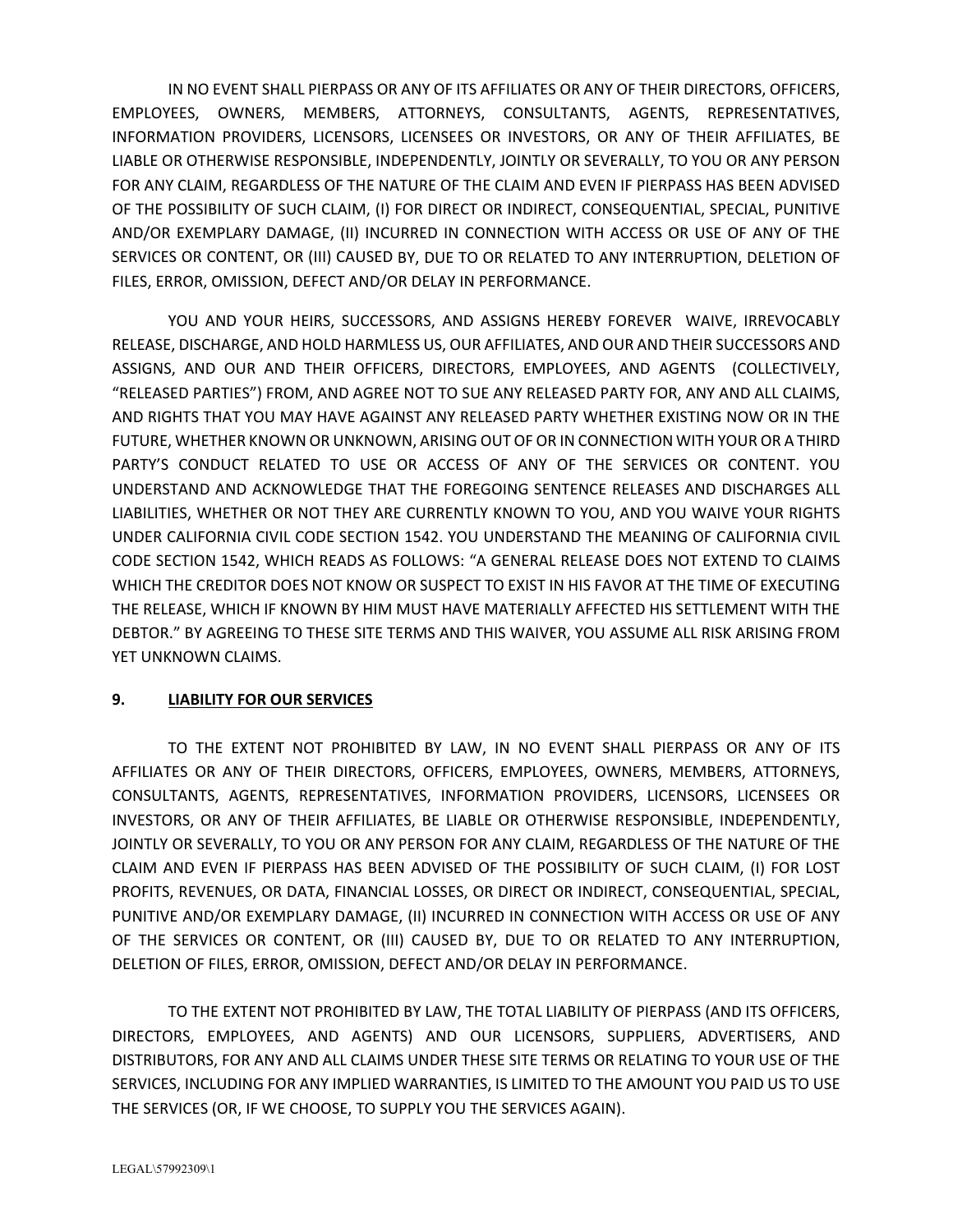IN ALL CASES RELATING TO PROVIDING YOU THE SERVICES, PIERPASS (AND ITS OFFICERS, DIRECTORS, EMPLOYEES, AND AGENTS) AND ITS LICENSORS, SUPPLIERS, ADVERTISERS, AND DISTRIBUTORS, WILL NOT BE LIABLE FOR ANY LOSS OR DAMAGE THAT IS NOT REASONABLY FORESEEABLE OR THAT IS DUE TO EVENTS OUTSIDE OF OUR REASONABLE CONTROL, SUCH AS WARS, CRIMINAL ACTIVITIES, STORMS, NATURAL DISASTERS, ACTS OF GOVERNMENT, SUPPLY INTERRUPTIONS, OR TELECOMMUNICATION OR INTERNET FAILURES.

#### **10. INDEMNIFICATION**

You hereby shall indemnify, defend and hold harmless PierPASS and its affiliates, and its and their predecessors, successors, and assigns, and its and their respective directors, officers, employees, owners, members, attorneys, consultants, agents, representatives, information providers, licensors, licensees and investors, and their affiliates (collectively, the "Indemnified Parties"), from and against any and all Claims (including, without limitation, reasonable attorneys' fees and costs) resulting from or arising out of any actual or alleged breach by you of any of the Site Terms, any Content you provide through the Services, or your access, use or misuse of the Services. However, you will not be responsible for Claims which are found by a court of competent jurisdiction to have arisen solely from our violation of applicable law. You shall cooperate as fully as reasonably required in the defense of any Claim. PierPASS reserves the right, at its own expense, to assume the exclusive defense and control of any matter otherwise subject to indemnification by you.

#### **11. BUSINESS/EMPLOYER USES OF OUR SERVICES**

If you are using our Services on behalf of a business or employer, you are accepting these Site Terms on their behalf, and that business or employer agrees to be bound by these Site Terms.

### **12. LINKS AND OTHER SITES**

The Services may contain links to other World Wide Web Internet sites, services or resources (the "Links"). PierPASS is not responsible for the availability, accurateness or completeness of any Link. PierPASS does not endorse and is not responsible or liable for any Content, product, service, resource, advertising or other materials on or available from or through any Link. PierPASS shall not be responsible or liable, directly or indirectly, for any Claim caused or alleged to be caused by or in connection with your access to, use of or reliance on any such Link. You should direct any concern regarding any Link to such Link's administrator or Webmaster.

### **13. PRIVACY AND FEEDBACK**

Our Privacy Policy at https://www.wcmtoa.org/about/ explains how we treat your personal information and protect your privacy when you use our Services. By using our Services, you agree that we can collect, use, and share data from you as described in our privacy policy. We are not responsible for any information or Content that you share with others via your use of the Services. You assume all privacy, security, and other risks associated with providing any information, including personally identifiable information, to other users of the Service. Further, PierPASS reservesthe right to monitor your access and use of the Services and Content.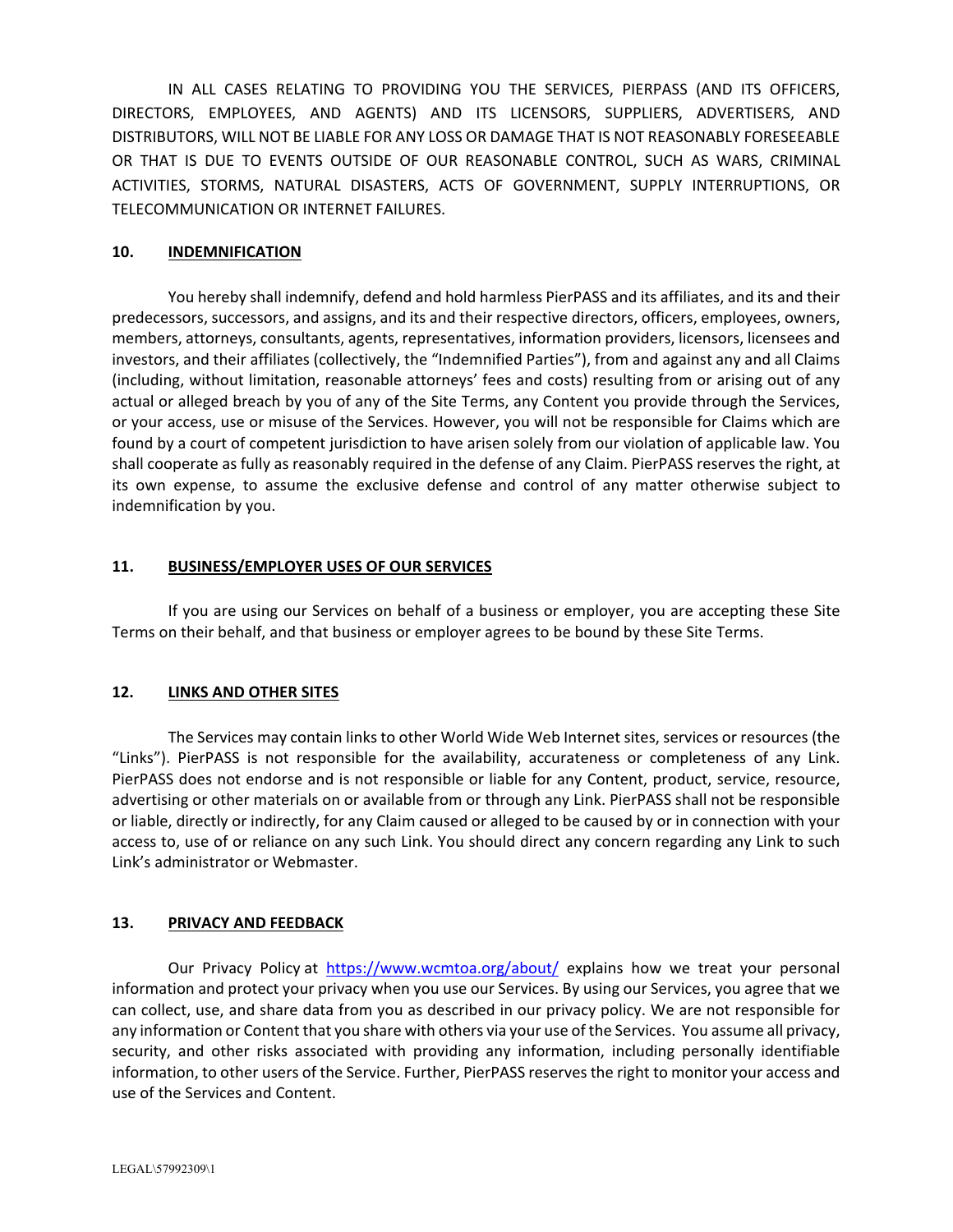If you submit feedback or suggestions about our Services, you agree that we may use your feedback or suggestions without obligation to you.

#### **14. OTHER PROVISIONS**

No Waiver. PierPASS's failure to exercise or enforce any of its rights shall not constitute a waiver of such right, unless such waiver is in writing and specifying the right being waived.

Severability. If one or more provisions of the Site Terms are held to be unenforceable under applicable law, such provision shall be excluded from the Site Terms and the balance of the Site Terms shall be interpreted as if such provision were so excluded and shall be enforceable in accordance with its terms.

Third Party Rights. These Site Terms control the relationship between PierPASS and you. They do not create any third‐party beneficiary rights. If you do not comply with these Site Terms, and we don't take action right away, this doesn't mean that we are giving up any rights that we may have (such as taking action in the future). If it turns out that a particular term is not enforceable, this will not affect any other terms.

Governing Law. The Site Terms have been made in and shall be construed and enforced in accordance with California law without giving effect to principles on conflicts of law. Any action in connection with the Site Terms, the Services or any Content involving PierPASS shall be brought in federal or state courts located in Los Angeles County, California, USA.

Assignment. You may not assign or delegate your rights or obligations relating to these terms or your account for the Services without our prior written consent. We may assign these terms or assign or delegate any of our rights or obligations at any time.

Entire Agreement. The Site Terms constitute the entire agreement between you and PierPASS. No modification of the Site Terms shall be enforceable against PierPASS unless such modification is in accordance with the Site Terms. If there is a conflict between these Site Terms and the Schedule, the Schedule will control.

Notice. Notice or correspondence to you shall be via e‐mail to the e‐mail address contained in your most current registration form. Notice or correspondence to PierPASS must be sent via postal mail to its principal place of business located at:

13001 Seal Beach Blvd.

Suite 250

Seal Beach, CA 90740

Modification. Any and all portions of the Site Terms may be modified, amended, changed, added, or removed at any time and from time to time at the sole discretion of PierPASS for any reason, for example, to reflect changes to the law or changes to our Services. We'll use reasonable efforts to give you notice of these modifications, such as posting notice of modifications to these Site Terms on this web page, or elsewhere in the Services. You should visit these Site Terms regularly and the "Last Updated"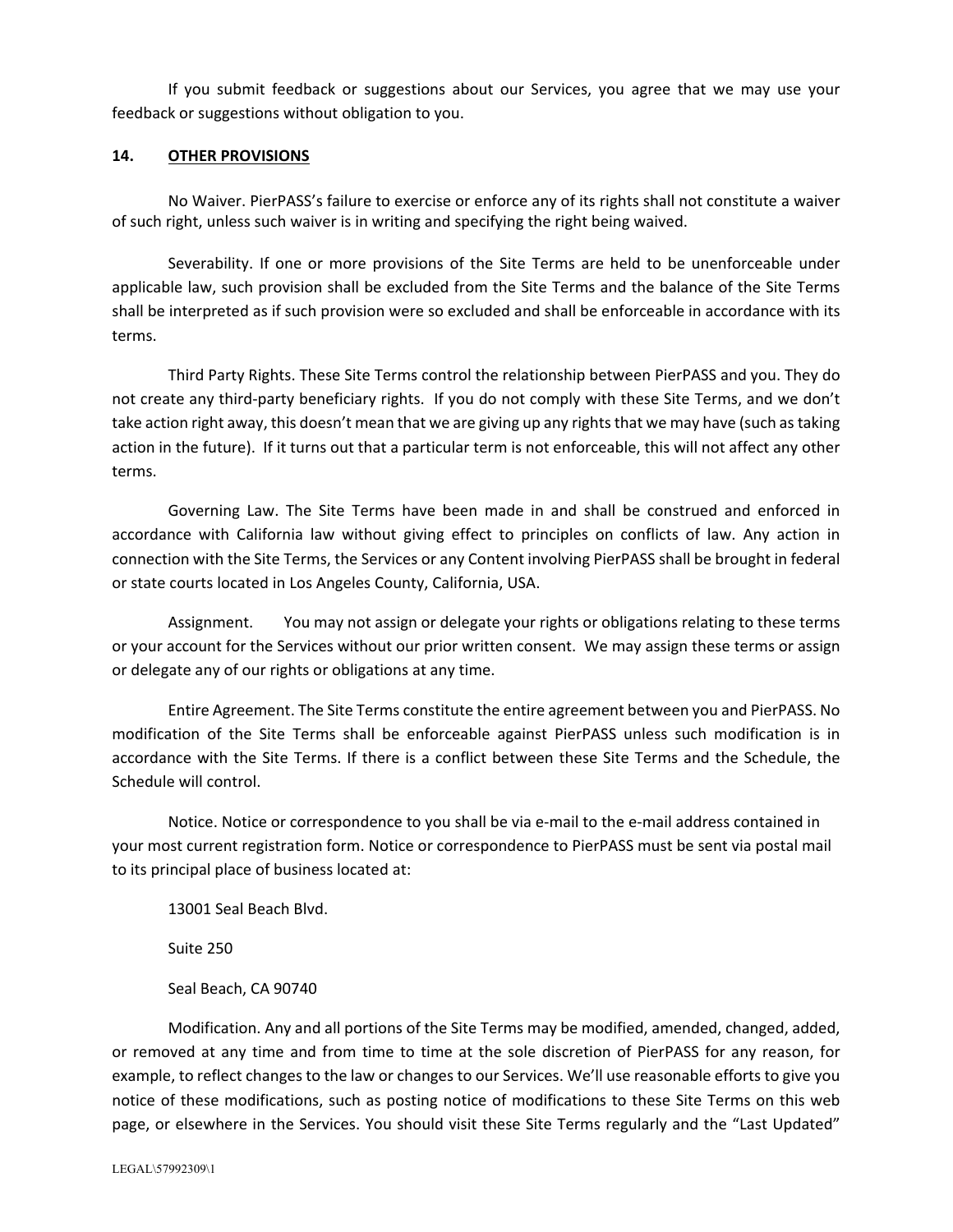date at the beginning of these Site Terms to review the then-current Site Terms because the Site Terms (including any modifications to the Site Terms) are binding on you. By accessing and using the Services, you agree to become and remain knowledgeable with the Site Terms as they may exist from time to time. Certain provisions of the Site Terms may be superseded by expressly designated legal notices or terms located on particular pages at the Site. You shall have no right to modify or amend any of the Site Terms. By continuing to use the Services after we make these modifications, you agree that you will be subject to the modified Site Terms. If you do not agree with all of the Site Terms, as may be amended from time to time, your sole recourse is to cease access and use of the Services.

Restriction, Suspension and Termination. If PierPASS determines, in its sole discretion, that you are using or have used any portion of the Services or Content in a manner inconsistent with any of the Site Terms, PierPASS shall have the right to take appropriate action without prior notice to you, including, without limitation, the following: (i) removal of material; (ii) limit, restrict, suspend and/or terminate your access to and use of the Services or any portion of the Services; and (iii) seek any remedies available at law or in equity. You may terminate your registration, access or use of the Services and the Content at any time by providing written notice to PierPASS, which shall be deemed effectively given upon PierPASS's receipt.

For information about how to contact PierPASS, please contact Customer Service via e-mail at: PierPASS.offpeak-tmf@PierPASS.net or for general questions about PierPASS and the OffPeak program, please e‐mail us at info@PierPASS.org.

# **15. BINDING ARBITRATION**

Without limiting your waiver and release in Section 8, you agree to the following:

**a. Purpose.** Any and all Disputes (as defined below) involving you and PierPASS will be resolved through individual arbitration. In arbitration, there is no judge or jury and there is less discovery and appellate review than in court. This Section 15 (the "Arbitration Provision") shall be broadly interpreted. Notwithstanding anything to the contrary in these Site Terms, this Arbitration Provision does not apply to an action by either party to enjoin the infringement or misuse of its intellectual property rights, including copyright, trademark, patent or trade secret rights.

**b. Definitions**. The term "Dispute" means any Claim or controversy related to the Services or the Software, including but not limited to any and all: (1) claims for relief and theories of liability, whether based in contract, tort, fraud, negligence, statute, regulation, ordinance, or otherwise; (2) claims that arose before these Site Terms or any prior agreement; (3) claims that arise after the expiration or termination of these Site Terms; and (4) claims that are currently the subject of purported class action litigation in which you are not a member of a certified class. As used in this Arbitration Provision, "PierPASS" means PierPASS and any of its predecessors, successors, assigns, parents, subsidiaries and affiliated companies and each of their respective officers, directors, employees and agents, and "you" means you and any users or beneficiaries of your access to the Services or the Software.

**c. Initiation of Arbitration Proceeding/Selection of Arbitrator.** The party initiating the arbitration proceeding may open a case with JAMS, formerly Judicial Arbitration and Mediation Services, Inc., ("JAMS") by visiting its website (www.jamsadr.com) or calling its toll‐free number (1‐800‐352‐5267). You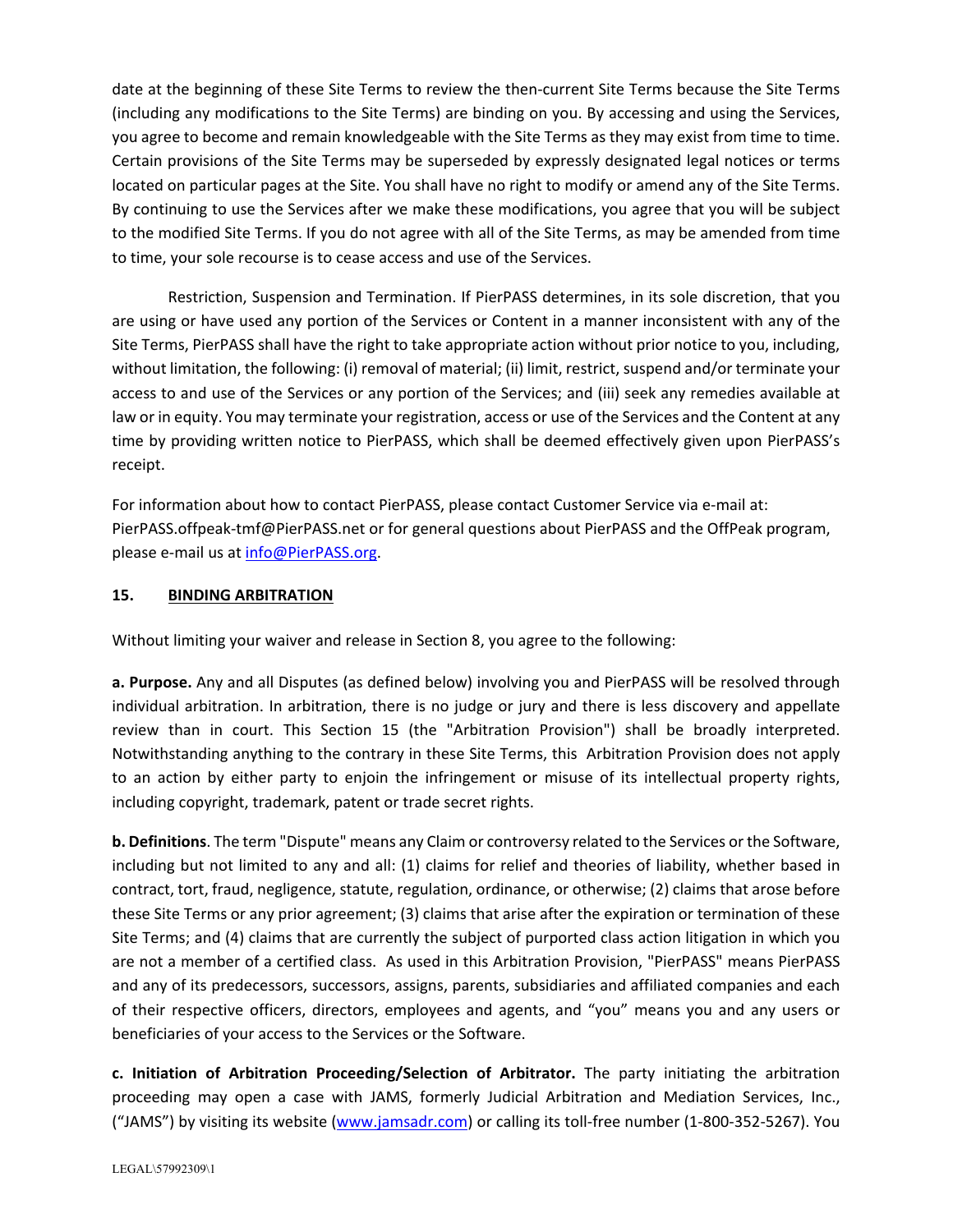may deliver any required or desired notice to PierPASS by mail to 13001 Seal Beach Blvd., Suite 250, Seal Beach, CA 90740.

**d. Right to Sue in Small Claims Court.** Notwithstanding anything in this Arbitration Provision to the contrary, either you or PierPASS may bring an individual action in a small claims court in the area where you accessthe Servicesif the claim is not aggregated with the claim of any other person and if the amount in controversy is properly within the jurisdiction of the small claims court.

**e. Arbitration Procedures.** This Arbitration Provision shall be governed by the Federal Arbitration Act. Arbitrations shall be administered by JAMS pursuant to its Comprehensive Arbitration Rules and Procedures (the "JAMS Rules") as modified by the version of this Arbitration Provision that is in effect when you notify PierPASS about your Dispute. You can obtain the JAMS Rules from the JAMS by visiting its website (www.jamsadr.com) or calling its toll‐free number (1‐800‐352‐5267). If there is a conflict between this Arbitration Provision and the rest of these Site Terms, this Arbitration Provision shall govern. If there is a conflict between this Arbitration Provision and the JAMS rules, this Arbitration Provision shall govern. If JAMS will not administer a proceeding under this Arbitration Provision as written, the parties shall agree on a substitute arbitration organization. If the parties cannot agree, the parties shall mutually petition a court of appropriate jurisdiction to appoint an arbitration organization that will administer a proceeding under this Arbitration Provision as written applying the JAMS Rules. A single arbitrator will resolve the Dispute. Unless you and PierPASS agree otherwise, any arbitration hearing will take place in Los Angeles County, California. The arbitrator will honor claims of privilege recognized by law and will take reasonable steps to protect customer account information and other confidential or proprietary information. The arbitrator shall issue a reasoned written decision that explains the arbitrator's essential findings and conclusions. The arbitrator's award may be entered in any court having jurisdiction over the parties only if necessary for purposes of enforcing the arbitrator's award. An arbitrator's award that has been fully satisfied shall not be entered in any court.

**f. Waiver of Class Actions and Collective Relief.** THERE SHALL BE NO RIGHT OR AUTHORITY FOR ANY CLAIMS TO BE ARBITRATED OR LITIGATED ON A CLASS ACTION, JOINT OR CONSOLIDATED BASIS OR ON BASES INVOLVING CLAIMS BROUGHT IN A PURPORTED REPRESENTATIVE CAPACITY ON BEHALF OF THE GENERAL PUBLIC (SUCH AS A PRIVATE ATTORNEY GENERAL), OTHER SUBSCRIBERS OR USERS, OR OTHER PERSONS. THE ARBITRATOR MAY AWARD RELIEF ONLY IN FAVOR OF THE INDIVIDUAL PARTY SEEKING RELIEF AND ONLY TO THE EXTENT NECESSARY TO PROVIDE RELIEF WARRANTED BY THAT INDIVIDUAL PARTY'S CLAIM. THE ARBITRATOR MAY NOT CONSOLIDATE MORE THAN ONE PERSON'S CLAIMS, AND MAY NOT OTHERWISE PRESIDE OVER ANY FORM OF A REPRESENTATIVE OR CLASS PROCEEDING.

**g. Arbitration Fees and Costs**. If your claim seeks more than \$75,000 in the aggregate, the payment of the JAMS fees and costs will be governed by the JAMS Rules. If your claims seek less than \$75,000 in the aggregate, the payment of the JAMS fees and costs will be PierPASS's responsibility. However, if the arbitrator finds that your Dispute was frivolous or brought for an improper purpose (as measured by the standards set forth in Federal Rule of Civil Procedure 11(b)), the payment of the JAMS's fees and costs shall be governed by the JAMS Rules and you shall reimburse PierPASS for all fees and costs that were your obligation to pay under the JAMS Rules. You may hire an attorney to represent you in arbitration. You are responsible for your attorneys' fees and additional costs and may only recover your attorneys' fees and costs in the arbitration to the extent that you could in court if the arbitration is decided in your